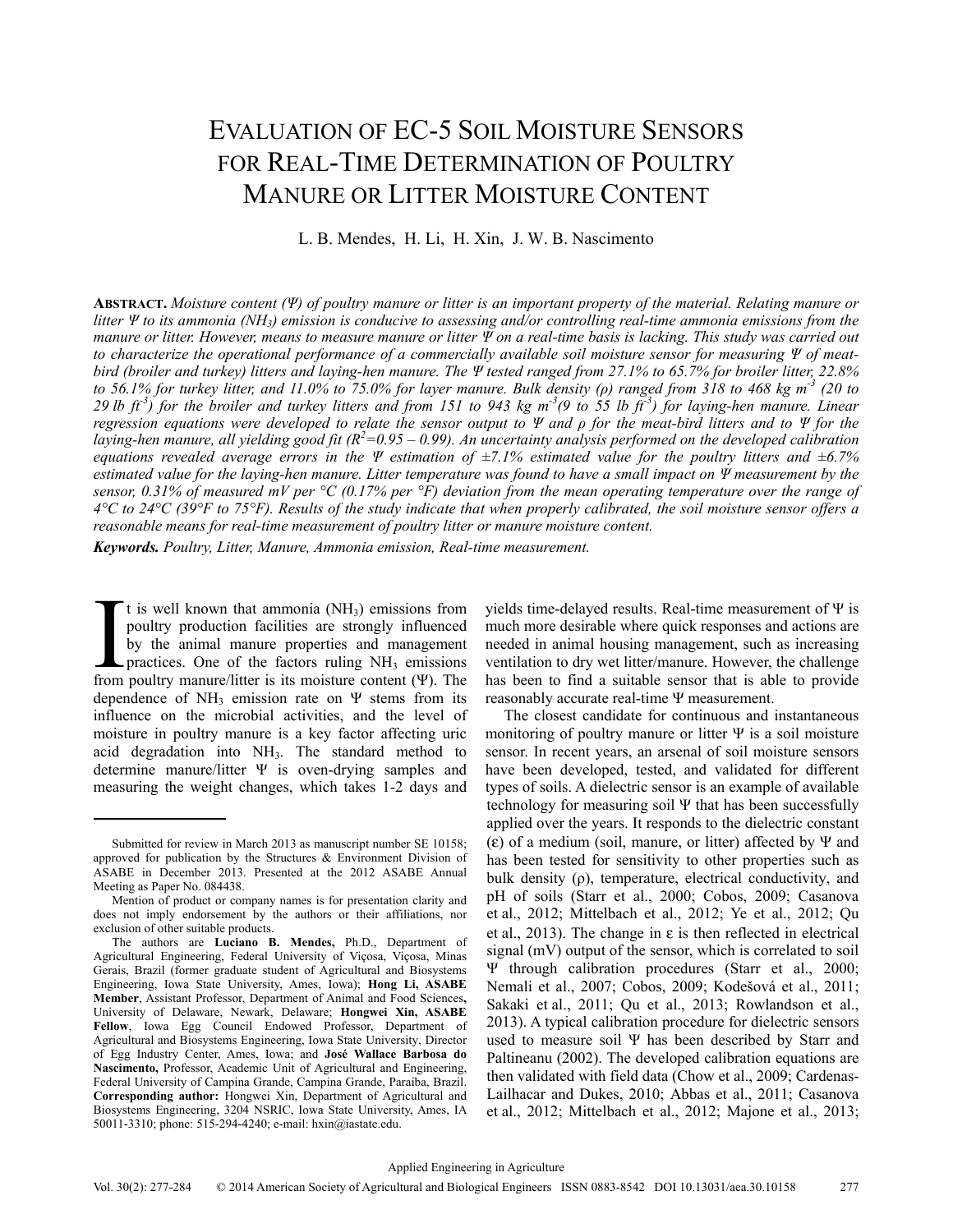Rowlandson et al., 2013), followed by an analysis of uncertainty. For instance, Abbas et al. (2011) determined calibration equations for dielectric EC-5 sensors (Decagon Devices, Pullman, Wash.) with clay, clay-loam, and loam soils that yielded root mean square errors (RMSE, a measure of uncertainty) ranging from 0.011 to 0.054  $m_{\text{water}}^3$  $m<sup>3</sup>$ <sub>soil</sub> (or 0.388 to 0.054 ft<sup>3</sup> ft<sup>3</sup>) when applied *in situ*. Mittelbach et al. (2012) compared the lab-developed linear calibration equations of four different soil Ψ dielectric sensors (TRIME-IT/-EZ, IMKO GmbH, Munchen, Germany; 10HS, Decagon Devices, Pullman, Wash.; CS616,Campbell Scientific, Logan, Utah; and the SISOMOP, SMG University of Karlsruhe, Germany) in the field with the standard method of time-domain reflectometry (TDR) for determination of volumetric water content with clay-loam and loam soils over a 2-year period, yielding RMSE values of 0.200 to 0.300  $m_{\text{water}}^3 m_{\text{solid}}^3$  (or 7.063 to 10.594  $\text{ft}^3$ <sub>water</sub>  $\text{ft}^3$ <sub>soil</sub>). These results suggest that use of the dielectric sensors for Ψ determination requires development of media-specific calibration equations, as opposed to using factory or generic calibration equations. A review of literature found meager information concerning

use of the soil moisture sensor for Ψ measurement of poultry litter or manure. In a study quantifying gaseous emissions from laying-hen manure, Li and Xin (2010) did use EC-20 sensors (Decagon Devices, Pullman, Wash.) to estimate Ψ of laying-hen manure and showed a good promise for the sensor.

Therefore, the objective of this study was to assess the suitability of a commercially available dielectric soil moisture sensor for instantaneous Ψ determination of laying-hen manure and meat-bird (broiler and turkey) litter (mixture of bedding and manure) from poultry houses under commercial operation conditions.

## **MATERIALS AND METHODS**

#### **MOISTURE CONTENT SENSOR AND INSTRUMENTATION**

The soil moisture content sensor evaluated in this study was manufactured by ECH<sub>2</sub>O (model EC-5, Decagon Devices, Pullman, Wash.), and its structure is presented in figure 1. The sensor had dimensions of  $0.09L \times 0.02W \times$ 0.01H m (0.30L  $\times$  0.07W  $\times$  0.03H ft), and its sensitive part consisted of two prongs made of 0.05 m (0.16 ft) long



**Figure 1. Sensor structure: (a) sensor; (b) connector; (c) cable; and (d) equivalent circuit diagram of a capacitance(Bogena et al., 2007); G is the energy loss due to relaxation and ionic conductivity; and Vinp (1200mV @ 10 mA for broiler and turkey litters and 2400mV @ 10 mA for laying hen manure) and Vout are the supply and sensor voltage output, respectively. The stray capacitance is 10 pF, and varies according to media moisture content, at an oscillation frequency of 75MHz with a 160 Ω resistance.**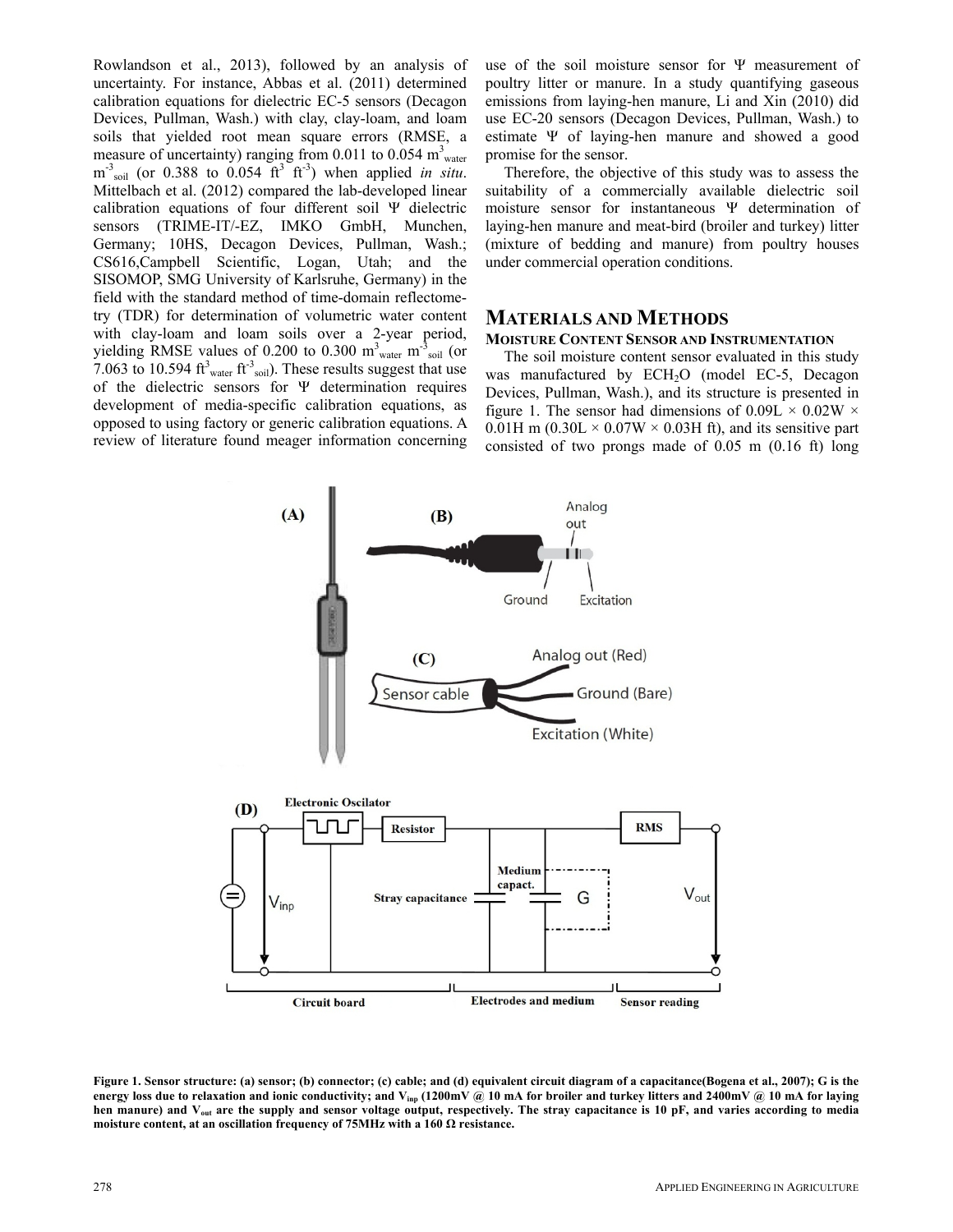copper coated with acrylic. The sensor head consisted of a circuit board on silica with connection on copper covered with plastic (fig. 1). It had a response time of 0.2 ms and a Ψ measurement range of 0% to 100% (Decagon Devices, 2006).

A data acquisition system (CR10 with an AM416 multiplexer, Campbell Scientific, Inc., Logan, Utah) was used to collect the signal output of the EC-5 sensors at 10-s intervals. A PC was connected to the CR10 measurement module for programming and data retrieving.

## **CALIBRATION OF THE EC-5 SENSOR WITH BROILER AND TURKEY LITTERS**

Broiler and turkey litters from a total house cleanout were obtained from production farms located in Kentucky and Iowa, respectively. The total cleanout of the broiler house was after 5 flocks over a 1-year period. The turkey litter was from a single flock of tom turkeys with 20-week growout. Rice hulls and oat hulls were used as the bedding materials for the broiler house and turkey house, respectively. Four plastic containers (0.45 L  $\times$  0.25 W  $\times$ 0.15 D m, 1.48 L  $\times$  0.82 W  $\times$  0.49 D ft) were each loaded with 3.5 kg  $(7.7 \text{ lb})$  with broiler litter at an initial  $\Psi$  of 27.1  $(\pm 0.6)\%$  and later with turkey litter at an initial Ψ of 22.8  $(\pm 0.5)\%$  (wet weight basis, as brought back from the farm). The sample containers were first stored in a cold room (4°C, 39°F) for at least 12 h before being thermally equilibrated in an environmentally-controlled room at 21°C (70°F). After litter in a container had reached stabilized temperature, four sensors were vertically inserted 5 cm (2 in.) deep into it along with a type T (copper-constantan) thermocouple. Then the litter was sequentially subjected to five different density ( $\rho$ ) levels of 318, 346, 379, 419, and 468 kg m<sup>-3</sup> (20, 22, 24, 26, and 29 lb ft<sup>-3</sup>) for about 5 min each. The  $\rho$  levels were achieved by pressing and thus changing the volume of the constant-weight litter sample.

An excitation voltage of 1200 mV was applied to all the sensors, and the first 2-min readings were discarded to ensure full stabilization. The same procedure was applied to the other three containers. Then Ψ level of all four containers (all with similar Ψ values) was raised by adding water to the relatively dry samples, and mV output of the sensors was taken at different ρ levels. After adding water to the samples, they were carefully mixed to ensure that moisture was evenly distributed through the litter sample. This protocol was repeated for four litter Ψ levels (as-is or wet basis) of 27.1 ( $\pm 0.6$ %, 36.6 ( $\pm 0.2$ %, 46.1 ( $\pm 0.4$ )%, and 55.5  $(\pm 0.6)$ % for broiler litter and 22.8  $(\pm 0.5)$ %, 37.2  $(\pm 0.6)\%$ , 46,6  $(\pm 0.1)\%$ , and 56.1( $\pm 0.3\%$  for turkey litter. The Ψ levels in every manure container were determined gravimetrically by drying four 5 g (0.18 oz) samples at 105°C (221°F) for 24 h.

Hence, this part of the experiment with broiler and turkey litters at four Ψ and five  $ρ$  levels had a total of 20 treatment regimens. Each regimen was replicated four times. The average mV output of the four sub-sample sensors was taken as the output of each replicate.

The impacts of  $\Psi$  and  $\rho$  of the poultry litter on the sensor mV output were assessed through analysis of variance (ANOVA). The calibration equations obtained for the different litters were also compared. The empirical relationships of the sensor's mV output to  $\Psi$  and  $\rho$  of the litters were quantified through multivariable regression analysis.

## **CALIBRATION OF THE SENSOR WITH LAYING-HEN MANURE**

To leave the manure pile undisturbed, an *in-situ* calibration of the sensor with laying-hen manure was conducted in a commercial high-rise layer house in central Iowa. Twenty spots at the top, middle, and bottom sections of the formed manure piles in the layer house were randomly selected and measured to cover the Ψ spectrum. Four EC-5 sensors were simultaneously inserted into each measurement area and the mV outputs were recorded with an EM-5 data logger (Decagon Devices, Pullman, Wash.). Manure samples of the measured area were taken and placed in sealed (Ziploc) plastic bags for subsequent ovendry Ψ analysis.

In addition, manure samples from a manure-belt layinghen house were collected to evaluate the sensor's response to higher Ψ levels of the same type of manure. These tests were performed in an environmentally-controlled laboratory at Iowa State University. Because of the higher Ψ of manure from the manure-belt houses, an excitation voltage of 2400 mV (instead of 1200 mV) was applied to the sensors in these trials to improve the measurement resolution.

The variable ρ was not included in the calibration for the laying-hen manure because sudden changes in ρ that might affect sensor readings are unlikely for this kind of substrate, as compared to the broiler/turkey litters, which are constantly prone to pressure changes due to direct contact with birds and their activity. For modelling purposes, however, the relationship of sensor output with manure Ψ was later developed and validated within a ρ range that was estimated from the data reported by Lorimor and Xin (1999) in their study with similar type of high-rise barns in the same region. The estimated range of  $\rho$  for the high-rise house was 151 to 581 kg m<sup>-3</sup> (9 to 36 lb ft<sup>-3</sup>). The manure  $\rho$ for the much wetter samples ( $\Psi \approx 75\%$ ) from the manurebelt house was estimated to be 943 kg  $\text{m}^3$  (55 lb ft<sup>-3</sup>) based on the data reported by Li and Xin (2010) for manure from the same type of manure-belt houses.

## **EVALUATION OF THE EC-5 SENSOR'S SENSITIVITY TO MEDIA TEMPERATURE**

The previous generation of the EC-5 sensor had been found to be sensitive to media temperature. Hence, temperature sensitivity of the new sensor was evaluated. This evaluation was done with broiler and turkey litters each at two  $\Psi$  levels (35% and 55%, as-is basis). The litter samples were first stored in a 4°C (39°F) cold room for 12 h and allowed to warm up in the test room at 24°C (75°F) ambient temperature over 24 h. One EC-5 sensor was inserted into each of the four litter sample containers or replicates, all having similar litter Ψ and starting temperature. Measurements for all four containers were taken simultaneously and continuously during the warm-up period.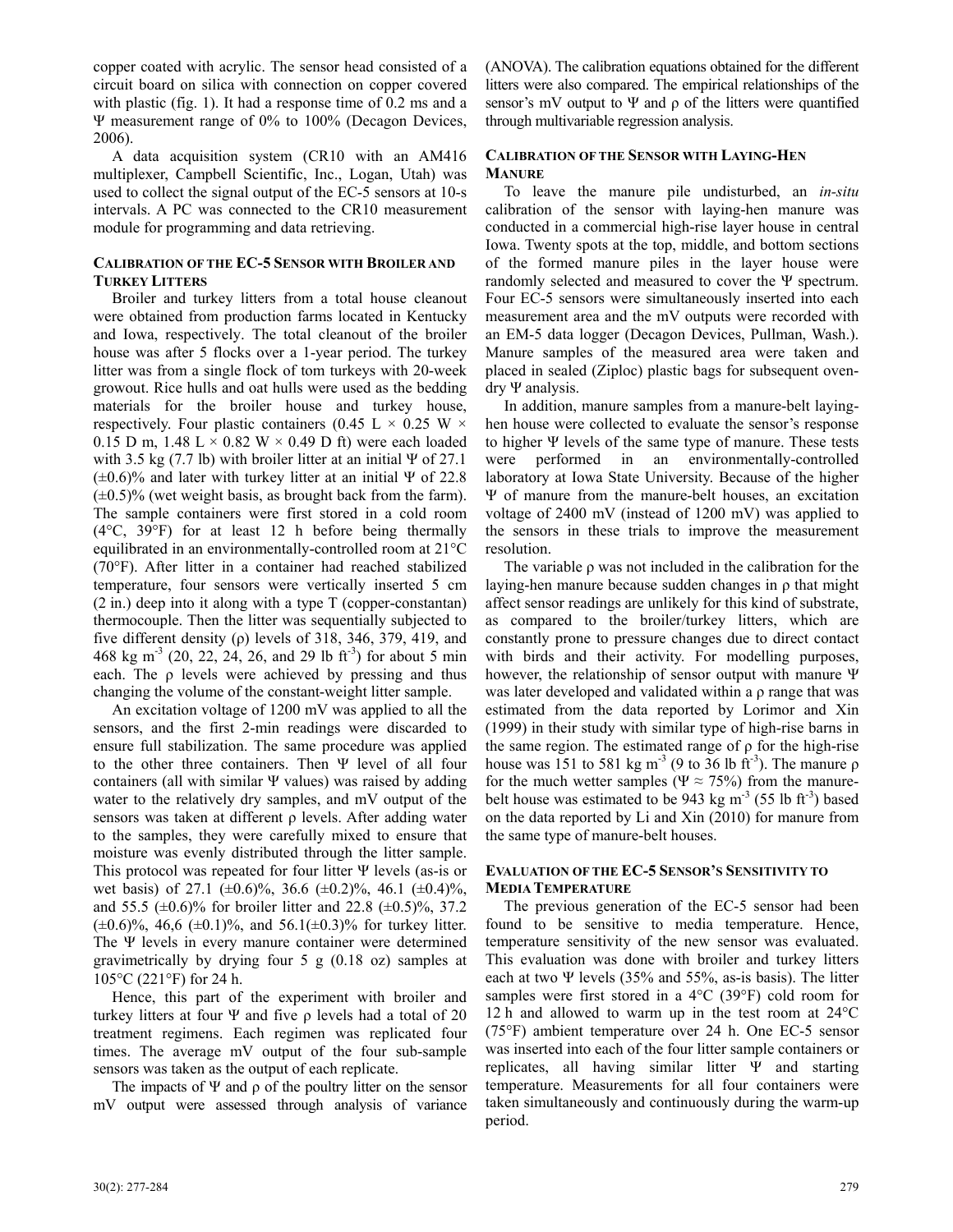Temperature sensitivity (TS) of the sensor was calculated as follows,

$$
TS = \frac{\Delta mV}{mV_{mean} \cdot \Delta T} \cdot 100\tag{1}
$$

where

- $TS = temperature sensitivity of the sensor, % measured$  mV per °C deviation from the mean temperature (14°C in this case)
- $\Delta mV$  = change in sensor mV output with temperature deviation from the mean,  $mV_{max} - mV_{min}$
- $mV_{mean}$  = mean of linear mV output for the temperature range,  $(mV_{max} + mV_{min})/2$
- $\Delta T$  = temperature change,  $T_{\text{max}} T_{\text{min}}$  (20°C in this case)

## **UNCERTAINTY ESTIMATEFOR Ψ MEASUREMENTS FROM THE CALIBRATED EC-5 SENSORS**

In order to assess the magnitude of error associated with Ψ estimation from the calibrated EC-5 sensors, an uncertainty analysis was performed for the calibration equations obtained in this study. According to Currell and Dowman (2009), for a given linear calibration equation of the form  $mV = m \Psi + k$ , in which mV,  $\Psi$ , *m*, and *k* are response variable, explanatory variable, slope, and regression coefficient, respectively, the standard uncertainty *u* for a given value  $x<sub>o</sub>$  can be calculated by the equation below,

$$
u_{\Psi_o} = \frac{SE_{mV} \Psi}{m} \cdot \sqrt{1 + \frac{1}{n} + \frac{(mV_o - \overline{mV})^2}{m^2 \cdot s^2 \cdot (n-1)}} \tag{2}
$$

where

 $u_{\Psi_{o}}$  = estimated uncertainty of the calibration equation at a specific value *Ψo,*

 $SE_{mV} \psi$  = standard error of the regression,

- $m =$ slope of the regression line,
- $n =$  number of data points used in the calibration equation,
- $mV_0$  = mV value where the uncertainty is to be calculated,
- $mV$  = average calculated from all mV-values used in the regression,

 $s^2$  $=$  variance of the Ψ values used in the regression.

The estimate of the standard uncertainty associated with use of EC-5 sensor to determine laying-hen manure Ψ was done by applying equation 2 to the calibration equation obtained from the regression analysis. A similar procedure was applied to the turkey and broiler litter calibration equations. Additionally, the uncertainty analysis was used to assess the impact of including  $\rho$  in the calibration equation for poultry litters.

## **RESULTS AND DISCUSSION**

## **CALIBRATION OF THE EC-5 SENSOR WITH BROILER AND TURKEY LITTERS**

The individual regression equations developed for each Ψ and ρ level are shown in table 1. Statistical analysis of the data revealed strong evidence of linear relationship between sensor mV output and either  $\Psi$  or  $\rho$  of the poultry litter (P < 0.0001). The results agreed with those of the study by Czarnomski et al. (2005) who reported positive linear relationship between the sensor mV output and soil Ψ for three different sensors used to measure soil water content: a capacitance instrument (ECH<sub>2</sub>O sensor, model EC-20), a TDR cable tester, and a water content reflectometer. When calibrating EC-5 sensors *vs.* Ψ for different types of soil, Cobos (2009) also found that the sensor's response to Ψ followed a positive linear model. Fares et al. (2006) concluded that soil water content followed a positive linear relationship with soil ρ. Another recent study by Fares et al. (2011) again showed that the sensor mV output was sensitive to media ρ of tropical soil columns.

The coefficients of individual calibration equations resulting from multivariate regression analysis for broiler and turkey litters are presented in table 2, and the linear relationships are graphically represented in figure 2. Calibration equations in which Ψ was related to  $\rho$  and sensor output were also obtained through regression analysis and results are presented as equations 3 and 4, for ρ expressed in SI unit.

**Table 2. Results from analysis of variance (ANOVA) for the EC-5 soil moisture sensor output (mV) vs. moisture content (Ψ,%) and bulk density (ρ, kg.m-3) of broiler and turkey litters.** 

| $\alpha$ and $\beta$ , $\beta$ , $\alpha$ , $\beta$ , $\beta$ is the set of $\alpha$ and $\alpha$ is the set of $\beta$ . |                 |                 |                    |  |
|---------------------------------------------------------------------------------------------------------------------------|-----------------|-----------------|--------------------|--|
| Parameter                                                                                                                 |                 | в               |                    |  |
| <b>Broiler Litter</b>                                                                                                     | $3.91 \pm 0.11$ | $0.54 \pm 0.02$ | $22.56 \pm 9.49$   |  |
| $mV = A \times \Psi + B \times \rho + C$                                                                                  | (P<0.001)       | (P<0.001)       | $(P=0.22)$         |  |
| Turkey Litter                                                                                                             | $3.88 \pm 0.16$ | $0.63 \pm 0.03$ | $-10.16 \pm 12.81$ |  |
| $mV = A \times \Psi + B \times \rho + C$                                                                                  | (P<0.001)       | (P<0.001)       | $(P=0.27)$         |  |
| Unit conversion: 1 kg m <sup>-3</sup> = 0.06 lb ft <sup>-3</sup>                                                          |                 |                 |                    |  |

**Table 1. Relationships of EC-5 soil moisture content sensor output to moisture content (Ψ) or bulk density (ρ) of broiler and turkey litters.** 

| Model: $mV = A \times \rho + C$                                                                      |                           |                           |                           |                           |       |
|------------------------------------------------------------------------------------------------------|---------------------------|---------------------------|---------------------------|---------------------------|-------|
| Property                                                                                             | Level                     | <b>Broiler Litter</b>     | $R^2$                     | Turkey Litter             | $R^2$ |
| $\Psi$ 1=27.1<br>$42 = 36.6$<br>$\Psi$ %(w. b.)<br>$43 = 46.1$<br>$\Psi$ 4=55.5                      |                           | $mV = 0.367 \rho + 172.4$ | 0.98                      | $mV = 0.367 \rho + 193.2$ | 0.98  |
|                                                                                                      |                           | $mV = 0.574 \rho + 127.2$ | 0.99                      | $mV = 0.574 \rho + 159.1$ | 0.99  |
|                                                                                                      |                           | $mV = 0.663 \rho + 73.41$ | 0.98                      | $mV = 0.663 \rho + 159.8$ | 0.99  |
|                                                                                                      |                           | $mV = 0.739 \rho + 161.6$ | 0.99                      | $mV = 0.570 \rho + 227.1$ | 0.98  |
| Model: $mV = B \times \Psi + C$                                                                      |                           |                           |                           |                           |       |
| $\rho$ 1=318<br>$p2 = 346$<br>$\rho$ (kg m <sup>-3</sup> )<br>$p3 = 379$<br>$p4 = 419$<br>$p5 = 468$ |                           | $mV = 3.557 \Psi + 208.8$ | 0.99                      | $mV = 2.969 \Psi + 215.1$ | 0.97  |
|                                                                                                      | $mV = 3.554 \Psi + 227.4$ | 0.98                      | $mV = 3.427 \Psi + 215.3$ | 0.98                      |       |
|                                                                                                      | $mV = 3.859 \Psi + 229.9$ | 0.99                      | $mV = 4.240 \Psi + 207.1$ | 0.99                      |       |
|                                                                                                      |                           | $mV = 4.012 \Psi + 244.3$ | 0.99                      | $mV = 4.860 \Psi + 212.8$ | 0.99  |
|                                                                                                      |                           | $mV = 4.619 \Psi + 249.4$ | 0.92                      | $mV = 4.725 \Psi + 237.9$ | 0.99  |

Unit conversion: 1 kg m<sup>-3</sup> = 0.06 lb ft<sup>-3</sup>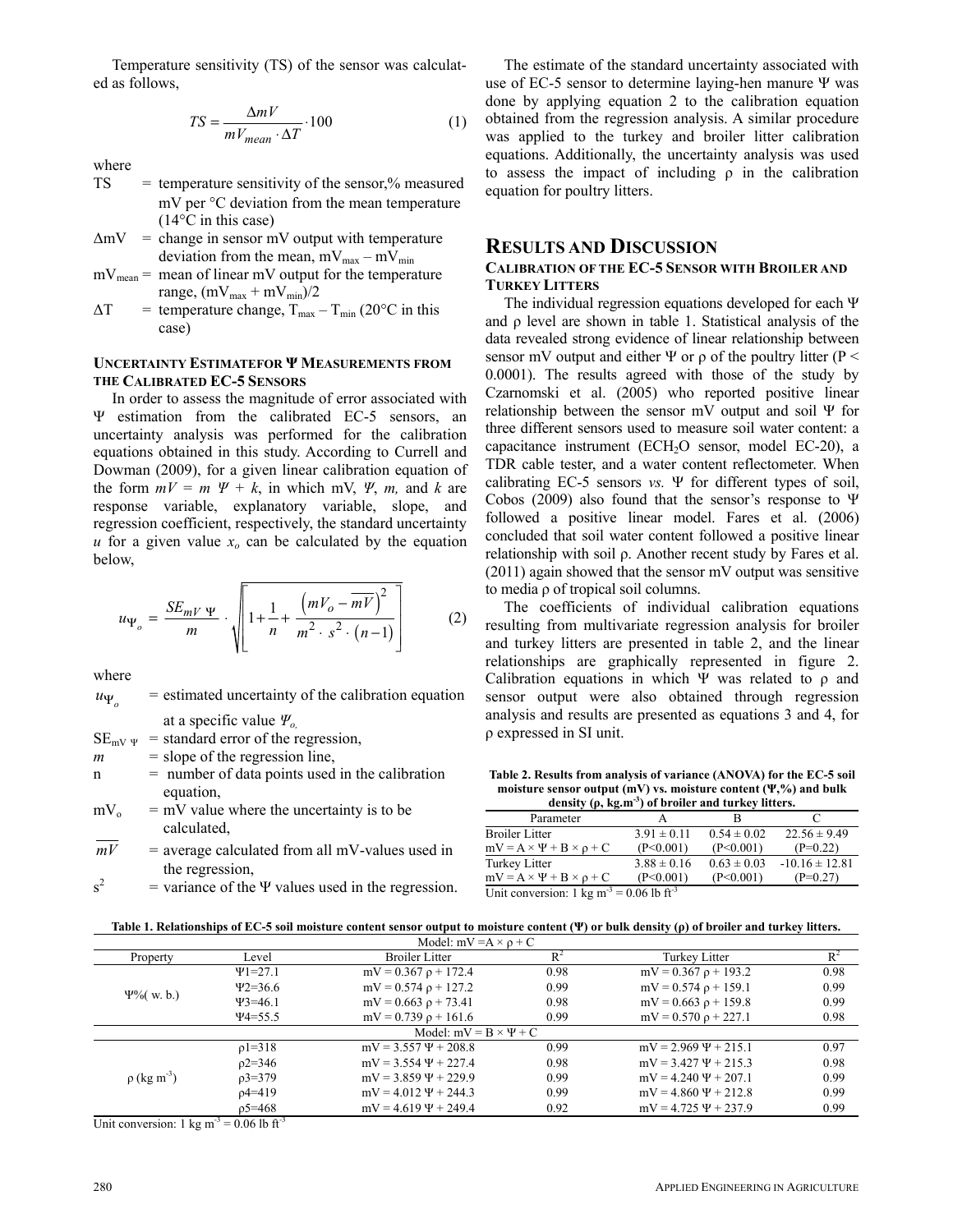

**Figure 2. Response surfaces of the tested EC-5 sensor output (OP, mV) to moisture content (MC or Ψ,%, wet basis) and bulk density (BD or ρ,**  kg m<sup>-3</sup>) of broiler (left) and turkey (right) litters (Unit conversion: 1 kg m<sup>-3</sup> = 0.06 lb ft<sup>-3</sup>).

For broiler litter, valid for the conditions of  $27.1\% \leq \psi \leq$ 55.5% and 318 kg m<sup>-3</sup>  $\lt\rho$   $\lt$  468 kg m<sup>-3</sup> (20 lb ft<sup>-3</sup> $\lt\rho$   $\lt$ 29 lb  $ft^{-3}$ :

$$
\Psi(\%) = (0.243 \pm 0.007) \text{ mV} - (0.133 \pm 0.007) \text{ p}
$$

$$
- (2.928 \pm 2.591) (\text{R}^2 = 0.98) \tag{3}
$$

For turkey litter, valid for the conditions of  $22.8\% < \psi <$ 56.1% and 318 kg m<sup>-3</sup> $\lt\rho$   $\lt$  468 kg m<sup>-3</sup> (20 lb ft<sup>-3</sup> $\lt\rho$   $\lt$ 29 lb  $ft^{-3}$ :

$$
\Psi(\%) = (0.24 \pm 0.01) \text{ mV} - (0.14 \pm 0.01) \text{ p} + (3.85 \pm 3.15) (\text{R}^2 = 0.97)
$$
 (4)

Results of the ANOVA also indicated that equations 3 and 4 are significantly different from each other (p<0.0001). This outcome indicates that the type of bedding material (different between the broiler and turkey houses in this case) plays an important role on sensor output. Therefore we suggest that further calibration equations be developed for different substrates commonly used in littered barns, such as pine shavings, rice hulls, peanut hulls, etc.

In addition, since the mV output respond to  $\rho$  as well as to Ψ, this requires the user to determine ρ of the litter in order to get a reasonably accurate estimation. It should be pointed out that omission of ρ from the equation would lead to estimation errors up to 31% (refer to the uncertainty analysis section for more details). This performance characteristic represents a limitation of the sensor's application with poultry litters. Since continuous monitoring of litter  $\rho$  is not practical, there are a couple approaches that can be considered. One possible solution would be discrete monitoring of litter ρ, say, on a weekly basis, in which a representative number of litter samples for the barn area are collected to obtain an average *in situ* ρ value, followed by adjustments to the calibration equations. Discrete measurements of litter  $\rho$  can be easily estimated on site, for instance, with a 2 L  $(0.07 \text{ ft}^3)$  bucket and a weighing scale of 2000 g (0.44 lb) range and  $\pm 1$  g (0.002 lb) accuracy. Another approach could be relating litter ρ to average bird live weight

that can be easily determined with step-on scales used in modern meat-bird production. Nonetheless, the determination of such relationship was not the objective of this study, and can be a motivation for future research on the applicability of moisture sensors in the field.

## **CALIBRATION OF THE EC-5 SENSOR FOR LAYING-HEN MANURE**

Because laying-hen manure was obtained from two different sources (high-rise and belt houses), at two different ρ levels, regression analysis was performed separately to relate the EC-5 sensor mV and  $\Psi$  of the respective manure samples, and the results are presented in table 3. In figure 3 (left), the lines representing the respective relationships between mV and Ψ for the two sources of manure are quite similar, with slope being 16.6  $(\pm 0.8)$  mV/% Ψ and 19.5 ( $\pm 0.4$ ) mV/% Ψ for manure from high-rise and manure-belt houses, respectively (table 3). This outcome suggests that despite the large differences in manure ρ between high-rise and manure belt houses, they have little impact on sensor response to laying-hen manure Ψ. For this reason, the data sets from both types of layinghen houses were pooled together, and a single linear calibration equation was obtained for the relationship between mV and Ψ (table 3).

The linear relation of the EC-5 sensor mV to Ψ of the laying-hen manure, obtained with the pooled data from both manure sources (high-rise and manure-belt houses), is shown in figure 3 (right)  $(R^2=0.97)$ . The data gap between 40% and 65% of Ψ was due to the drastic differences in manure Ψ between the high-rise and belt houses, with the manure in the high-rise house being much drier than that of the belt house. Rearranging the regression equation for the measurements obtained from both housing systems yielded the following calibration equation for the laying-hen manure, for the conditions 151 kg m<sup>-3</sup>  $\epsilon$   $\rho$  < 943 kg m<sup>-3</sup> (9 lb ft<sup>-3</sup>  $\leq \rho$  <55 lb ft<sup>-3</sup>).

$$
\Psi\left(\% \right) = (0.065 \pm 0.003) \text{ mV} - (8.32 \pm 2.48) \n\left(\text{R}^2 = 0.95\right) \tag{5}
$$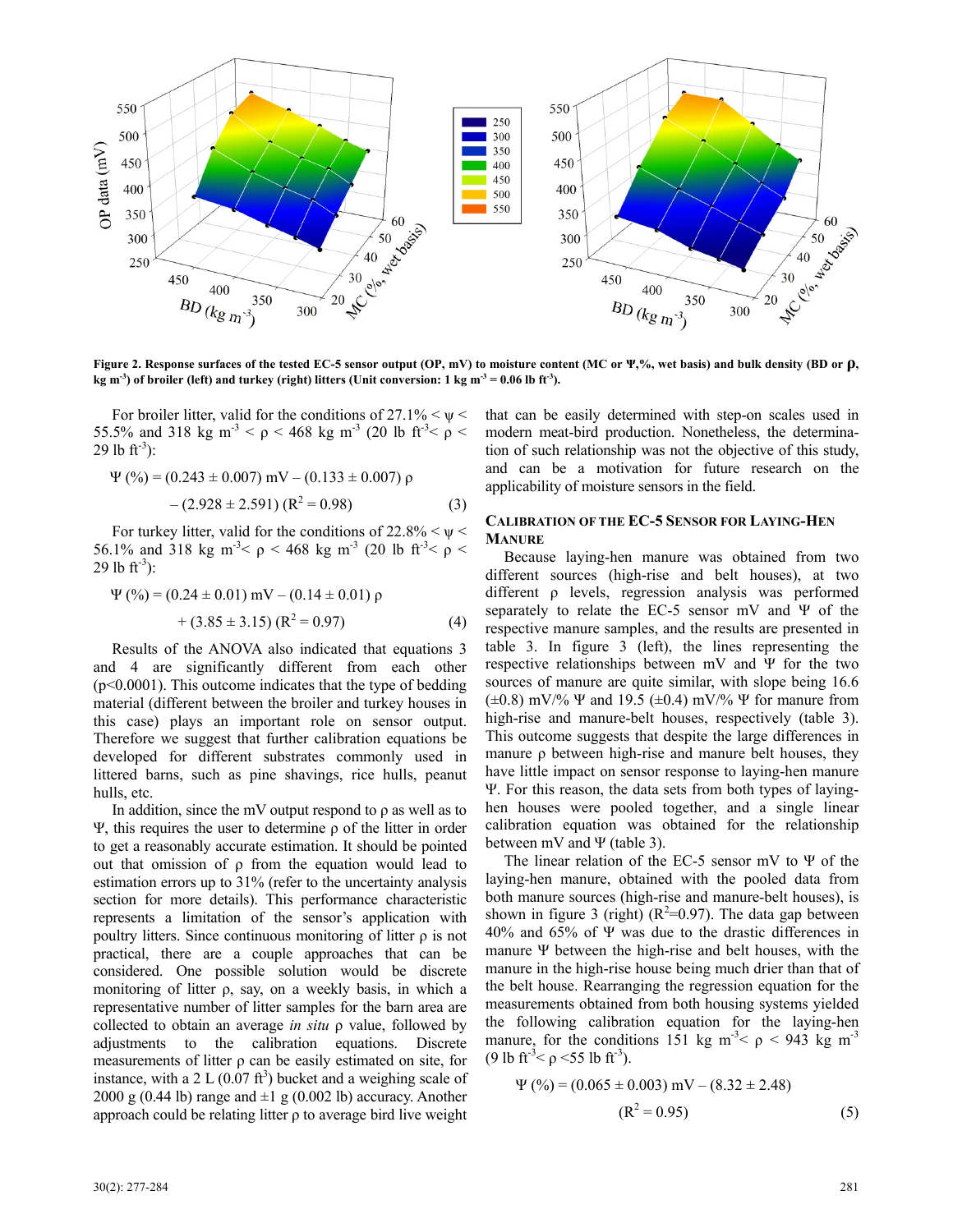**Table 3. Relationships of moisture content** (Ψ) **with EC-5 sensor output (mV) of the form mV = A × Ψ + B for laying-hen manure obtained from two different sources (high-rise and manure belt houses) separately, thus different media bulk density (**ρ**), and for the combined data.** 

|                                      |                   |                                             |                           | two unicreme sources (mgn-rise and manure ben nouses) separately, thus unicrem meula buik uchsity (p), and for the combined uata. |      |
|--------------------------------------|-------------------|---------------------------------------------|---------------------------|-----------------------------------------------------------------------------------------------------------------------------------|------|
| Laver Manure Source                  | NI <sup>[a]</sup> | $\rho$ (kg m <sup>-3</sup> ) <sup>[b]</sup> |                           |                                                                                                                                   |      |
| High-rise house                      | 22                | 151-581                                     | $16.6 \pm 0.8$ (p<0.0001) | $141 \pm 28$ (p < 0.0001)                                                                                                         | 0.97 |
| Manure-belt house                    |                   | 943                                         | $19.5 \pm 0.4$ (p<0.0001) | $9 \pm 5$ (p=0.008)                                                                                                               | 0.99 |
| Combined data                        | 28                | 151-943                                     | $17.3 \pm 0.6$ (p<0.0001) | $124 \pm 24$ (p $\leq 0.0001$ )                                                                                                   | 0.97 |
| <sup>[a]</sup> Number of replicates. |                   |                                             |                           |                                                                                                                                   |      |

<sup>[b]</sup> Unit conversion: 1 kg m<sup>-3</sup> = 0.06 lb ft<sup>-3</sup>.

#### **UNCERTAINTY ON THE CALIBRATION EQUATIONS**

The results of the uncertainty analysis performed on the EC-5 sensor calibration lines for poultry litters and manure are presented in table 4. For laying-hen manure, the average uncertainty in the estimate of Ψ was  $\pm 6.7\%$ estimated value (as-is basis) over the range of  $11.0\% < \Psi <$ 75.0% (table 4).

The estimated average uncertainty when determining poultry litter Ψ with a calibration equation that did not include  $\rho$  was 31% and 30% (as-is basis) for broiler and turkey litters, respectively, over the range of  $27.1\% < \Psi <$ 55.5%. However, inclusion of ρ in the calibration equation for poultry litters led to much reduced uncertainty, ranging from  $\pm 1\%$  to  $\pm 10\%$  for broiler litter and from  $\pm 5\%$  to  $\pm 12\%$ for turkey litter over the range of  $27.1\% < \Psi < 55.5\%$  and 318.3 kg m<sup>-3</sup>  $\leq \rho \leq$  to 468.7 kg m<sup>-3</sup> (table 4). These results validate the importance of including ρ as an input variable in the calibration procedure of EC-5 sensors for poultry litters.

The average uncertainty estimated on the calibration equations obtained from this study was  $\pm 7\%$  for both poultry litters and laying hen manure, which is comparable to the value of  $\pm 5\%$  reported by Cobos (2009) for potting soils, but considerably higher than the uncertainty reported by the same author for mineral soils of  $\pm$  3%. The higher uncertainty for the higher organic matter media such as litter and manure, as compared to mineral soils, presumably results from the higher variability in the properties of organic media as compared to mineral media.

#### **TEMPERATURE SENSITIVITY OF THE EC-5 SENSOR**

Figure 4 shows the temperature sensitivity of the EC-5 sensor with broiler litter at  $\Psi$  of 35% or 55% over the litter

| Table 4. Results of the uncertainty (u) analysis for estimating moisture |  |
|--------------------------------------------------------------------------|--|
| content $(\Psi)$ of poultry litter or manure with the EC-5 sensor.       |  |

| Calibration Equation of the Type: $\Psi = A \cdot mV + B$                |                      |                                             |                  |  |  |
|--------------------------------------------------------------------------|----------------------|---------------------------------------------|------------------|--|--|
|                                                                          | Variables Included   |                                             | Mean Uncertainty |  |  |
| Media Type                                                               | $\Psi$ (% w. b.)     | $\rho$ (kg m <sup>-3</sup> ) <sup>[a]</sup> | $(\%)$           |  |  |
| Laying-hen manure                                                        | $11.0 < \Psi < 75.0$ |                                             | $\pm 6.7$        |  |  |
| <b>Broiler</b> litter                                                    | $27.1 < \Psi < 55.5$ |                                             | $\pm 31.2$       |  |  |
| Turkey litter                                                            | $27.1 < \Psi < 55.5$ |                                             | $\pm 30.4$       |  |  |
| Calibration Equation of the Type: $\Psi = A \cdot mV + B \cdot \rho + C$ |                      |                                             |                  |  |  |
|                                                                          |                      | $p = 318.3$                                 | $\pm 1.0$        |  |  |
|                                                                          |                      | $p = 346.1$                                 | $\pm 8.3$        |  |  |
| <b>Broiler</b> litter                                                    | $27.1 < \Psi < 55.5$ | $p = 379.1$                                 | ±4.9             |  |  |
|                                                                          |                      | $p = 419.2$                                 | $\pm 5.1$        |  |  |
|                                                                          |                      | $p = 468.7$                                 | $\pm 9.9$        |  |  |
|                                                                          |                      | $p = 318.3$                                 | $\pm 11.7$       |  |  |
| Turkey litter                                                            |                      | $p = 346.1$                                 | $\pm 9.1$        |  |  |
|                                                                          | $27.1 < \Psi < 55.5$ | $p = 379.1$                                 | $\pm$ 5.7        |  |  |
|                                                                          |                      | $p = 419.2$                                 | $\pm$ 5.0        |  |  |
|                                                                          |                      | $p = 468.7$                                 | $\pm 10.2$       |  |  |

<sup>[a]</sup> Unit conversion: 1 kg m<sup>-3</sup> = 0.06 lb ft<sup>-3</sup>.

temperature range of 4 $\rm ^{o}C$  to 24 $\rm ^{o}C$  (39 $\rm ^{o}F$  to 75 $\rm ^{o}F$ ). It can be seen that the sensitivity follows a linear pattern. Using equation 1, the temperature sensitivity of the sensor was calculated to be  $0.26\%$  °C<sup>-1</sup> and  $0.37\%$  °C<sup>-1</sup> at  $\Psi$  of 35% and 55%, respectively. The sensor showed very similar temperature sensitivity with the turkey litters. The average temperature sensitivity for the broiler and turkey litters was 0.31% of the measured mV  $^{\circ}C^{-1}$  deviation from the mean operating temperature over the 4°C to 24°C (39°F to 75°F) range. When checking the sensitivity of EC-20 soil sensors from the same manufacturer (previous version of the EC-5), Czarnomski et al. (2005) found that as temperature increased by 1°C (1.8°F), the soil moisture estimate decreased by only 0.1%. Ye et al. (2012), when testing the temperature sensitivity of EC-5 sensors inserted in soil at 40% of moisture in a temperature range of 9°C to 46°C (48°F to



**Figure 3. Linear relationships of the tested EC-5 sensor output (OP, mV) to moisture content (Ψ,%, wet basis) of laying-hen manure from high-rise and belt houses (left); and linear relationship of the sensor OP to Ψ for combined data (right).**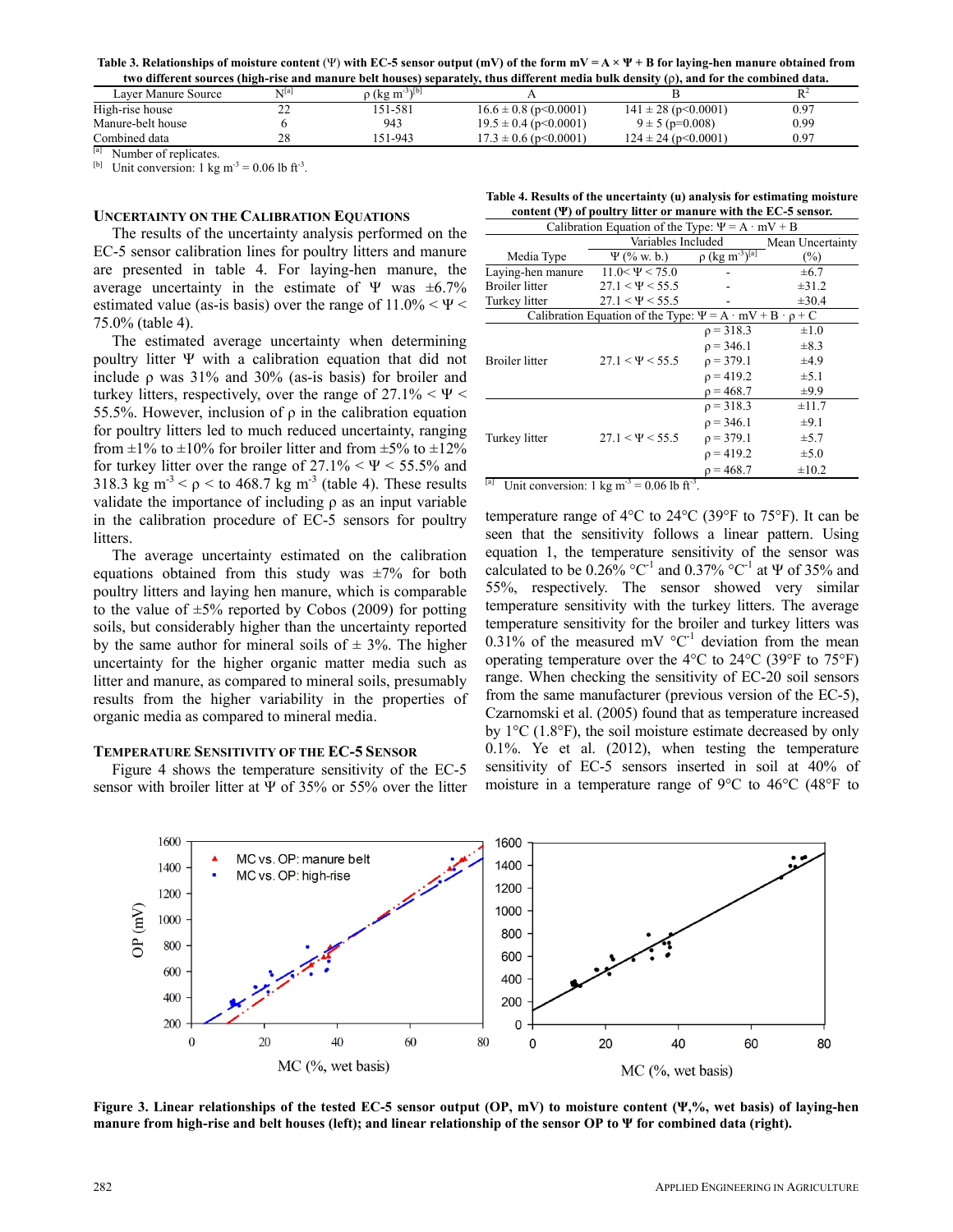

**Figure 4. An example of the EC-5 sensor output response to temperature change in broiler litter at different moisture content** (unit conversion:  ${}^{\circ}F = 1.8 \times {}^{\circ}C + 32$ ).

115°F), verified that for every  $1^{\circ}$ C (1.8°F) increase in soil temperature, the sensor  $\Psi$  estimate decrease by 0.08%. In practice, for a given poultry house with reasonable environment control it would be unlikely to have such a large range of temperature fluctuation (20°C) as used in the evaluation of temperature sensitivity. Hence the interference of the litter temperature with the litter or manure Ψ measurement is expected to be rather insignificant.

It should be pointed out that while the study demonstrated the feasibility of the dielectric moisture sensor for realtime (as opposed to time-delayed) quantification of poultry litter/manure Ψ, it is advisable that a site-specific calibration equation be developed for each application. Such a practice will ensure that the litter or manure properties are properly reflected by the calibration equation.

## **CONCLUSIONS**

A commercially available dielectric moisture content (Ψ) sensor (EC-5) was evaluated for use in real-time estimation of broiler litter, turkey litter or laying-hen manure Ψ. The following conclusions can be drawn:

- 1. Strong linear relationships exist between the litter or manure Ψ and voltage output of the sensor  $(R^2 = 0.95$ - 0.98). Because the EC-5 sensor output is dependent on the characteristics of the measured material, media-specific models quantifying the relationship of the litter/manure  $\Psi$  vs. sensor voltage output were developed for broiler litter, turkey litter and layinghen manure.
- 2. When using the EC-5 sensors to estimate poultry litter Ψ, bulk density should be included. The inclusion of litter bulk density as an input variable in the empirical equations, though cumbersome, reduces the uncertainty of the Ψ estimation from  $\pm 30.8\%$  to  $±7.1\%$ .
- 3. The EC-5 sensor output showed a small, linear dependence on the poultry litter or manure temperature, which for practical purposes may be considered negligible.

## **REFERENCES**

- Abbas, F., Fares, A., & Fares, S. (2011). Field calibrations of soil moisture sensors in a forested watershed. *Sensors, 11*(6), 6354- 6369. doi:http://dx.doi.org/10.3390/s110606354.
- Bogena, H. R., Huisman, J. A., Oberdörster, C., Vereecken, & H. (2007). Evaluation of a low-cost soil water content sensor for wireless network applications. *J. Hydrol., 344*(1-2), 32-42. doi:http://dx.doi.org/10.1016/j.jhydrol.2007.06.032
- Cardenas-Lailhacar, B., & Dukes, M. D. (2010). Precision of soil moisture sensor irrigation controllers under field conditions. *Agric. Water Mgmt., 97*(5), 666-672. doi:http://dx.doi.org/10.1016/j.agwat.2009.12.009
- Casanova, J. J., Evett, S. R., & Schwartz, R. C. (2012). Design and field tests of an access-tube soil water sensor. *Applied Eng. in Agric., 28*(4), 603-610. doi:http://dx.doi.org/10.13031/2013.42075
- Chow, L., Xing, Z., Rees, H., Meng, F., Monteith, J., & Stevens, L. (2009). Field Performance of nine soil water content sensors on a sandy loam soil in New Brunswick, Maritime Region, Canada. *Sensors, 9*(11), 9398-9413.

doi:http://dx.doi.org/10.3390/s91109398

- Cobos, D. R. (2009). Calibrating ECH<sub>2</sub>O soil moisture sensors. In *Decagon Devices Application Note* (p. 7). Pullman, Wash.: Decagon Devices.
- Currell, G., & Dowman, A. (2009). *Essential Mathematics and Statistics for Science* (2nd ed.). Hoboken, N.J.: Willey-Blackwell.
- Czarnomski, N. M., Moore, G. W., Pypker, T. G., Licata, J., & Bond, B. J. (2005). Precision and accuracy of three alternative instruments for measuring soil water content in two forest soils of the Pacific Northwest. *Canadian J. Forest Res., 35*(8), 1867- 1876. doi:http://dx.doi.org/10.1139/x05-121.
- Decagon Devices . (2006). *ECH2O Soil Moisture Sensor: Operators Manual for Models EC-20, EC-10 and EC-5 (Version 5).* Pullman, Wash.: Decagon Devices.
- Fares, A., Abbas, F., Maria, D., & Mair, A. (2011). Improved calibration functions of three capacitance probes for the measurement of soil moisture in tropical soils. *Sensors, 11*(5), 4858-4874. doi:http://dx.doi.org/10.3390/s110504858
- Fares, A., Hamdhani, H., Polyakou, V., Dogan, A., & Valenzuela, H. (2006). Real-time soil water monitoring for optimum water management. *JAWRA J. of the American Water Resources Assoc., 42*[\(6\), 1527-1535. doi:http://dx.doi.org/10.1111/j.1752-](http://dx.doi.org/10.1111/j.1752-1688.2006.tb06018.x) 1688.2006.tb06018.x
- Kodešová, R., Kodeš, V., & Mráz, A. (2011). Comparison of two sensors ECH<sub>2</sub>O EC-5 and SM200 for measuring soil water content. *Soil and Water Res., 6*(2), 102-110.
- Li, H., & Xin, H. (2010). Lab-scale assessment of gaseous emissions from laying-hen manure storage as affected by physical and environmental factors. *Trans. ASABE, 53*(2), 593- 604. doi:http://dx.doi.org/10.13031/2013.29574
- Lorimor, J. C., & Xin, H. (1999). Manure production and nutrient concentrations from high-rise layer houses. *Applied Eng. in Agric., 15*(4), 337-340. doi:http://dx.doi.org/10.13031/2013.5787
- Majone, B., Viani, F., Filippi, E., Bellin, A., Massa, A., Toller, G., Robol, F., & Salucci, M. (2013). Wireless sensor network deployment for monitoring soil moisture dynamics at the field scale. *Proc. Envir. Sci., 19*, 426-435. doi:http://dx.doi.org/10.1016/j.proenv.2013.06.049
- Mittelbach, H., Lehner, I., & Seneviratne, S. I. (2012). Comparison of four soil moisture sensor types under field conditions in Switzerland. *J. Hydrol., 430-431*, 39-49. doi:http://dx.doi.org/10.1016/j.jhydrol.2012.01.041